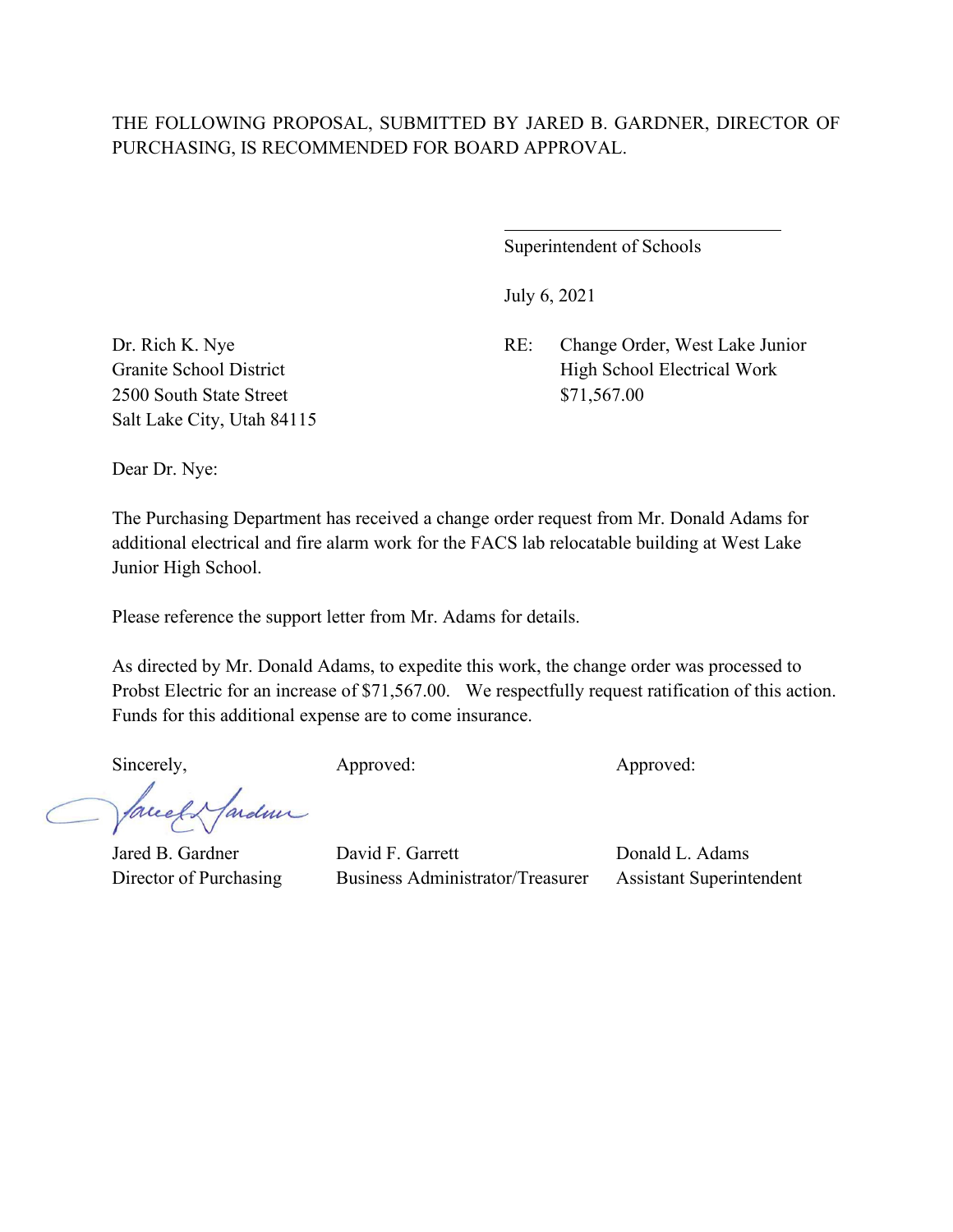

**Support Services** 2500 S. State Street Salt Lake City, UT 84115

385-646-4597 Fax 385-646-4351 www.graniteschools.org

June 30, 2021

Superintendent Rich K. Nye Granite School District 2500 South State Street Salt Lake City, Utah 84115

### SUBJECT: **Change Order for Westbrook to West Lake FACS Lab Relocatable Electrical Service**

Dear Dr. Nye,

As part of the move of West Lake Jr. to the Westbrook building caused by the earthquake, and to provide the required curriculum for the campus, a Family and Consumer Sciences (FACS) lab portable building has been purchased and will be set up this summer. The initial infrastructure was installed last summer to provide electricity, fire alarm, data, and security to the future building while installing these utilities for the classroom, cafeteria, and restroom buildings on the campus. This summer those utilities are to be extended to their final connection points and termination in the new building because the exact location was not known last year.

Change Order #2 is for \$71,567.00 and covers costs associated from the electrical subcontractor for:

- Furnishing all labor
- Installation of electrical metering and distribution panels
- Connections to the campus transformer and building subpanels
- Extension of the fire alarm system from the cafeteria building to the FACS lab
- Installation of perimeter security lighting
- All required cables, wire, and devices for a complete installation

The work and scope of the items in this change order is payable to Probst Electric. This will be reimbursed by the insurance as part of the earthquake damage. This change order will allow the students to have the opportunity to have a FACS program on the current campus. As part of our bid and purchasing process we solicited bids from contractors other than Probst Electric.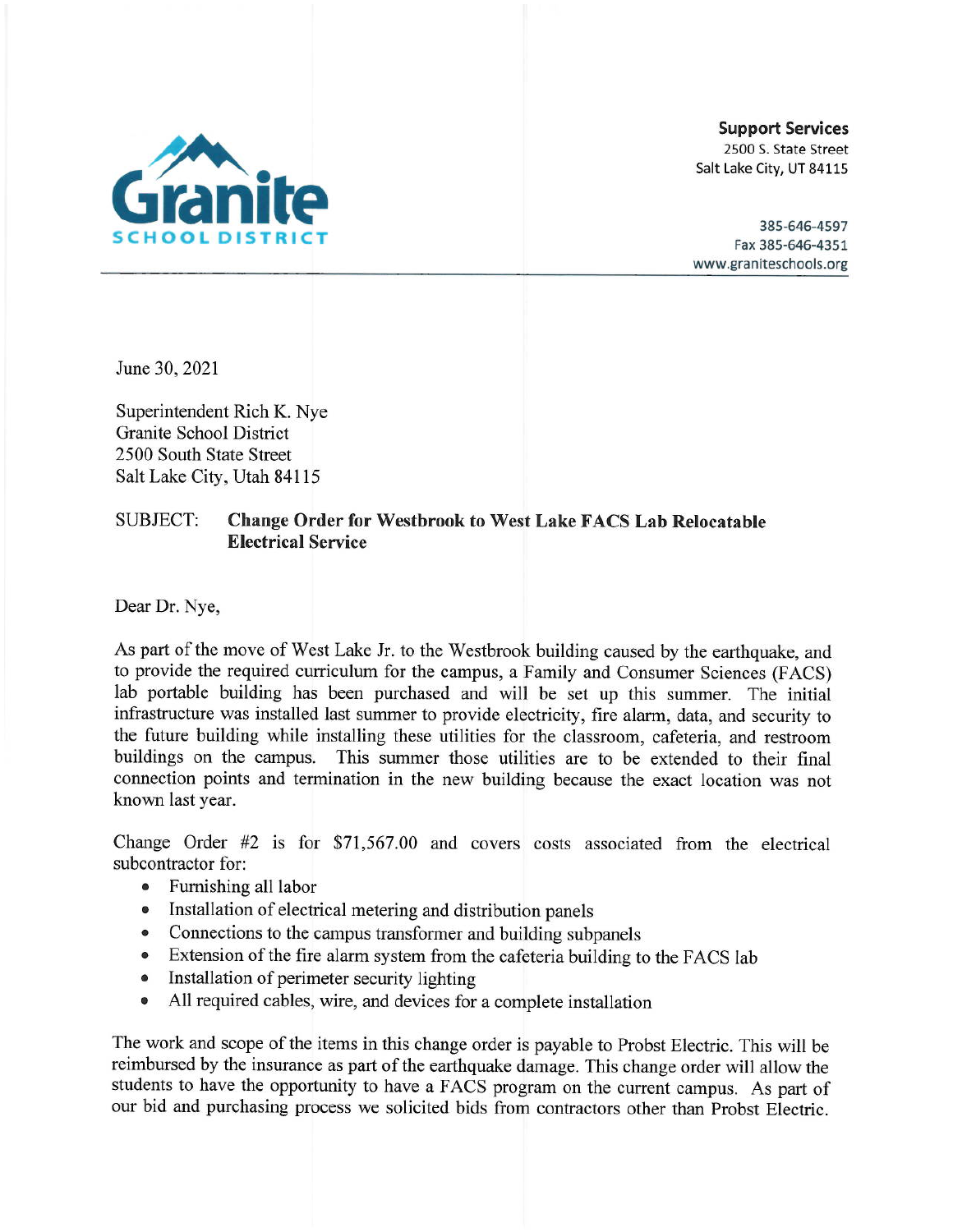Their costs were higher, and thus the decision to create a change order for the existing electrical contractor was selected.

Respectfully,

 $ouau$ 

Donald Adams Assistant Superintendent, Support Services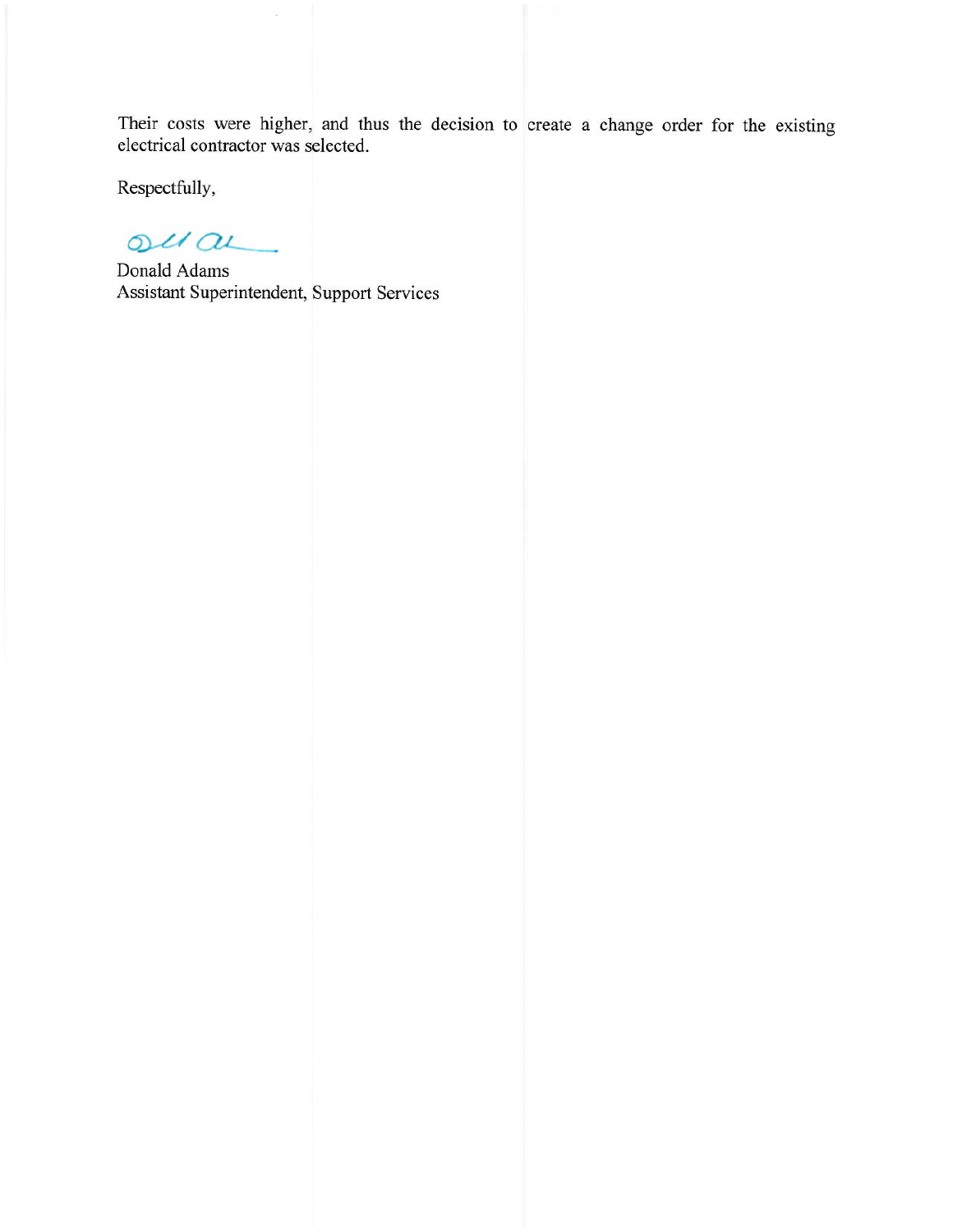## THE FOLLOWING PROPOSAL, SUBMITTED BY JARED B. GARDNER, DIRECTOR OF PURCHASING, IS RECOMMENDED FOR BOARD APPROVAL.

 $\overline{a}$ 

Superintendent of Schools

July 6, 2021

Dr. Rich K. Nye RE: Change Orders, Skyline High School

Granite School District Rebuild 2500 South State Street \$197,731.81 Salt Lake City, Utah 84115

Dear Dr. Nye:

The Purchasing Department has received two change order requests from Mr. Donald Adams on the Skyline High School replacement project.

The first change order, number 2-26 for \$90,494.79, is for portable trailers and the utilities associated with them. The second change order, number 2-27 for \$107,237.02, is for removing and reconditioning unsuitable soil under the stadium. Please reference the support letters from Mr. Adams for details.

We respectfully request approval to issue change orders to Hughes Contractors for a total increase of \$197,731.81. Funds for these additional expenses are to come from Bond Funding.

Sincerely, Approved: Approved: Approved: Approved:

Mardin facel

Jared B. Gardner David F. Garrett Donald L. Adams Director of Purchasing Business Administrator/Treasurer Assistant Superintendent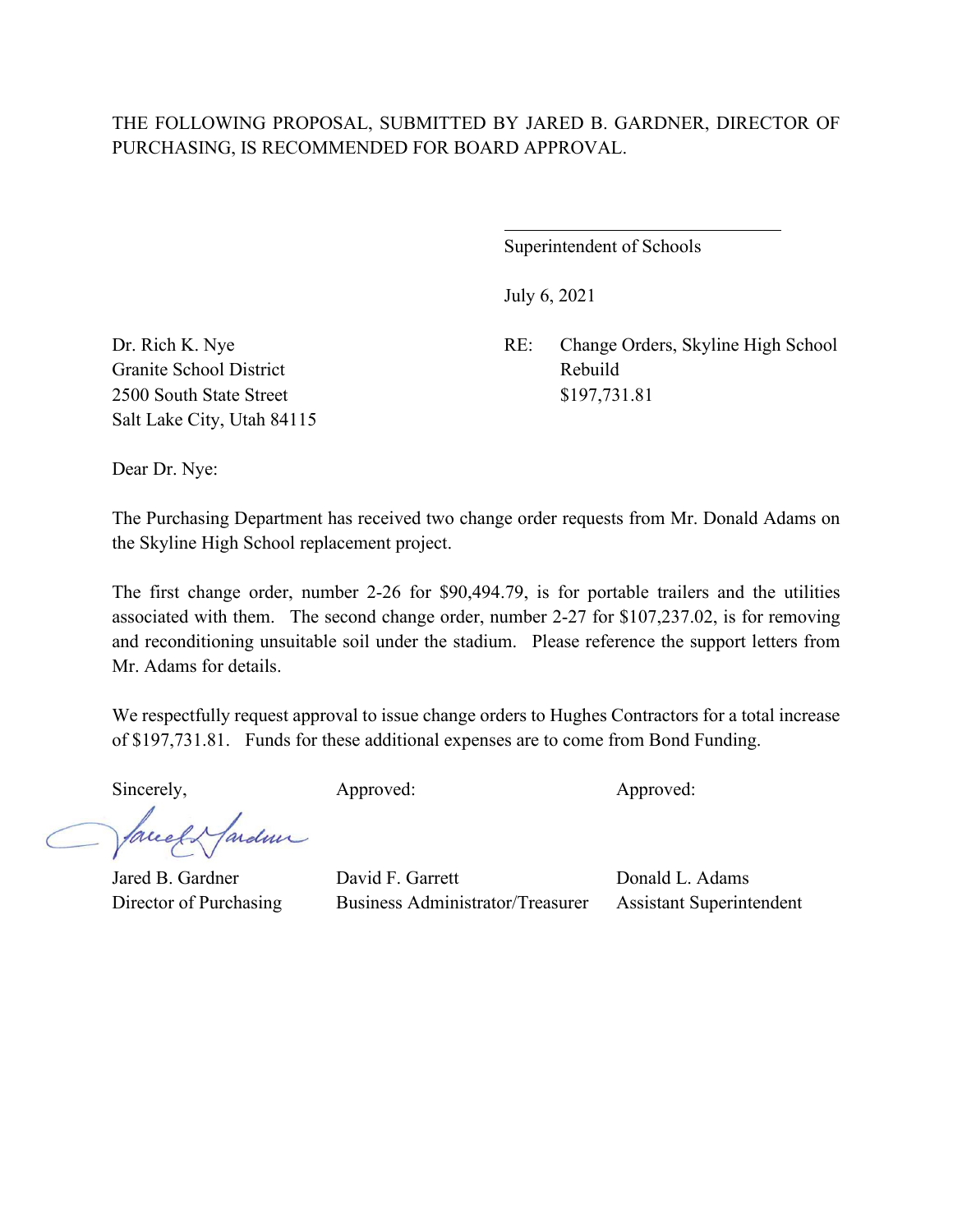

**Support Services** 2500 S. State Street Salt Lake City, UT 84115

385-646-4597 Fax 385-646-4351 www.graniteschools.org

June 30, 2021

Superintendent Rich K. Nye Granite School District 2500 South State Street Salt Lake City, Utah 84115

#### **SUBJECT: Change Order for Skyline High School Relocatable Buildings**

Dear Dr. Nye,

As part of the phased building process at Skyline, and to accommodate full curriculum needs at the school, the ongoing construction of relocatable classrooms, cafeterias, etc. continues. Infrastructure, such as electrical, mechanical, fencing, and underground utilities for these relocatable buildings, is required.

Change Order  $\#2$ -26 is for \$90,494.79 and is for labor and materials to cover the months of April and May 2021. The work performed during this period is as follows:

- PCO 091r1 is for \$40,894.74 and covers work performed during April on the portable trailers. After the trailers were installed and tied together, the trailers mechanical systems needed to be reconnected and tied back in, to each air handler system.
- PCO 101r is for \$49,600.05 and covers work performed during May. This work included  $\bullet$ the installation of underground conduit and an electrical vault and powerline for Rocky Mountain Power to provide service to the portable trailers, additional temporary fencing required for the installation of this work and site safety, and the continuation of fitting out the portable building's interior mechanical and plumbing systems.

The work and scope of the items in this change order is payable to Hughes Construction and will provide safe and appropriate temporary classrooms for the students to move into until the final building is completed.

Respectfully,

 $ol(au)$ 

Donald Adams Assistant Superintendent, Support Services